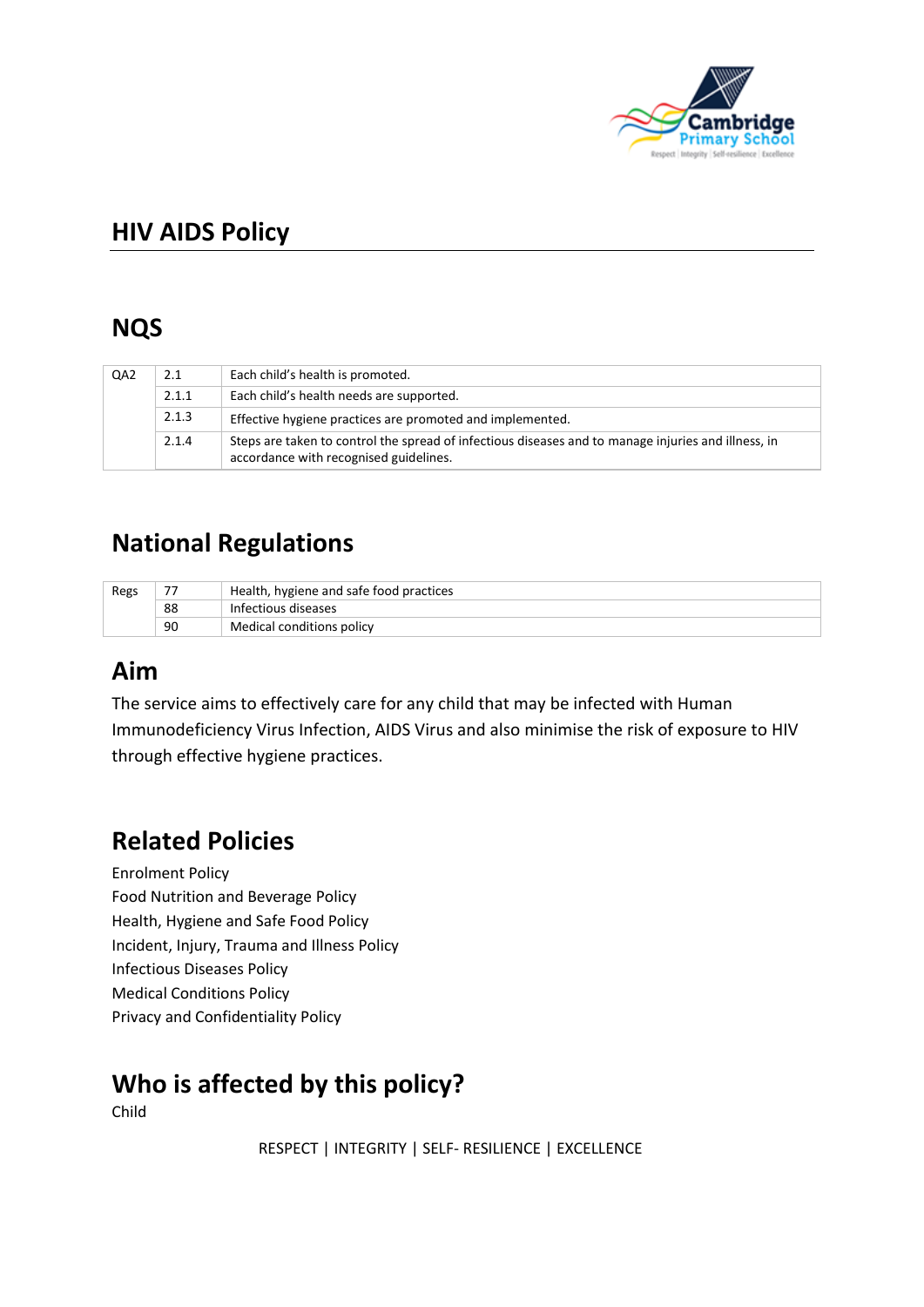

**Educators** Families Community Visitors Management

# **Implementation**

It is the Nominated Supervisor's responsibility to educate and inform educators and parents about HIV/AIDS. One of the main problems surrounding HIV/AIDS is a lack of understanding which leads to an unfounded fear to the virus.

The following provides basic information on HIV/AIDS -

- Acquired Immuno Deficiency Syndrome (AIDS) is a medical condition caused by the Human Immuno Deficiency Virus (HIV) which can damage a body's immune system.
- HIV is transmitted through the exchange of bodily fluid and is primarily passed on through sexual contact.
- The HIV virus can be transmitted through blood products. However, the risk of contracting AIDS from a blood transfusion is minimal and said to be about one in 1,000,000.
- There is no evidence of the spread of the virus to children through other means at this time.

The confidentiality of medical information must be adhered to regarding an infected child.

There is no obligation, legal or otherwise for anyone to inform an employer, service provider, or service of their own or their child's HIV/AIDS, hepatitis C or other blood borne virus status, consequently:

- o Such information must not be disclosed without informed consent of the individual [or guardian for a person under the age of 18 years]
- $\circ$  The only reason a parent would inform the teacher of the child's blood-borne disease status
- o would be for the benefit of the child.
- o Any employee or Committee member, in receipt of verbal or written information relating to the HIV/AIDS or blood borne disease status and condition of any child or staff member, must take all reasonable precautions to protect the child or staff member's privacy.
- $\circ$  All such information must be kept securely within the service; access to this information must only be by the person who has been informed. Information relating to the blood borne status will be destroyed once the person leaves the employment of, or ceases to attend, the service.
- o No routine or mandatory blood borne disease testing may be carried out on service users or staff.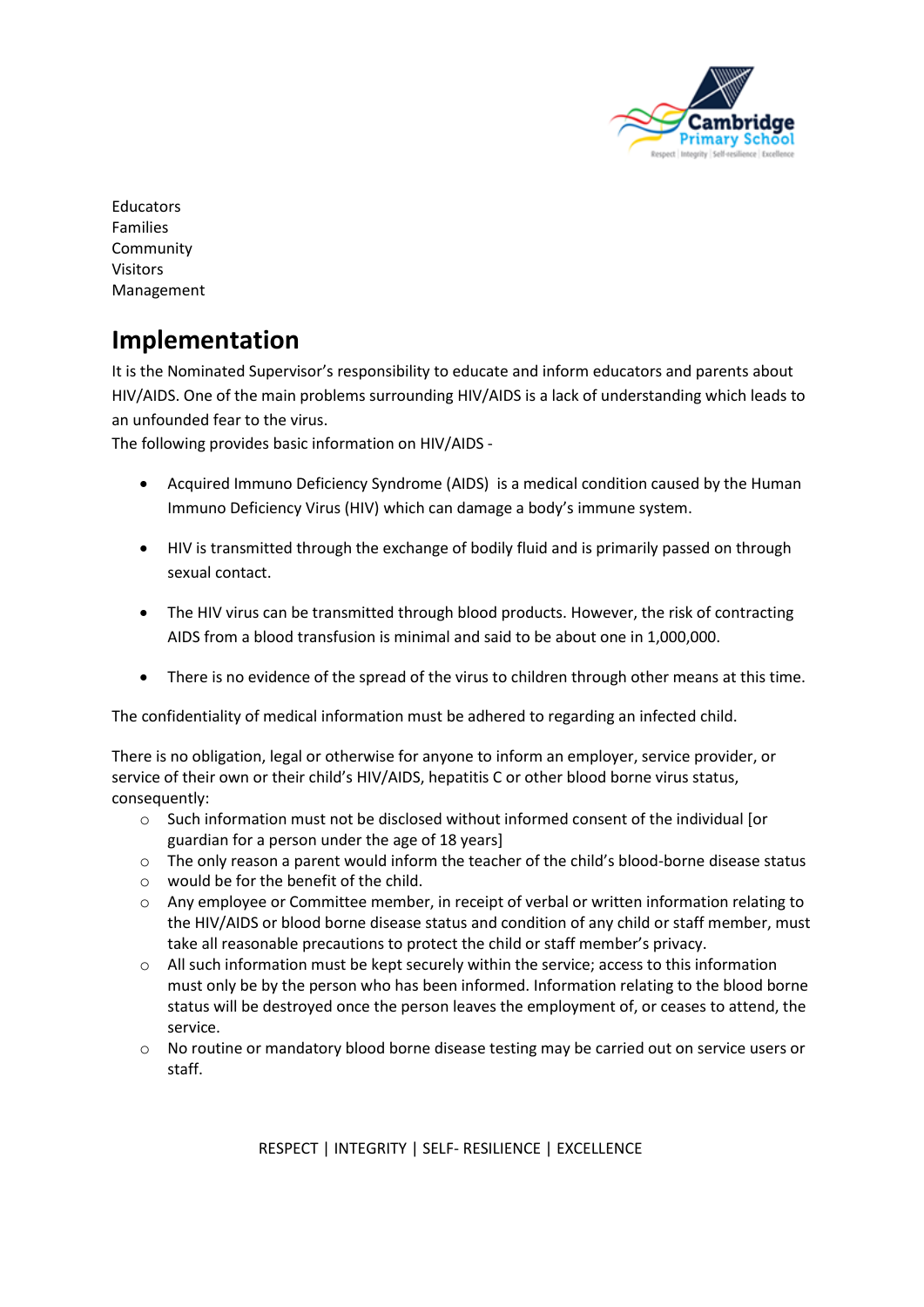

 $\circ$  No testing may be carried out without the informed consent of the individual and provision of pre and post-test counselling, by an accredited counsellor or qualified medical practitioner. [Contacts for accredited counsellors are listed under Resources and Support.]

Children with the HIV virus will be accepted into the service.

Educators will carry out routine hygiene precautions to Australian standards at all times to prevent the spread of any infections following the service's relevant policies and procedures.

Educators will exercise care in regards to the exposure of bodily fluids and blood and the service's hygiene practices will be used to prevent the spread of infection. Similarly, if the need arises to perform CPR on a child infected with HIV a disposable mouth to mouth mask will be used.

If there is an outbreak of an infectious disease at the service, children who are infected with HIV will be assessed by their Doctor before they are excluded from the service. Children who have abrasions or open wounds will cover them while at the service. If these abrasions cannot be covered for any reason unfortunately the child will have to be excluded from the service until the wound has healed or can be covered.

Educators who have been infected by HIV are not obliged to inform their employer but are expected to act in a safe and responsible manner at all times to minimise the risk of infection.

No child, educator, parent or other visitor to the service will be denied First Aid at any time.

# **Sources**

**Education and Care Services National Regulations 2011 My Time, Our Place Framework for School Age Care National Quality Standard Disability Discrimination Act 1992 Cwth Public Health and Wellbeing Act 2008 Public Health and Wellbeing Regulations 2009 Equal Opportunity Act 1995 Vic National Health and Medical Research Council. (2005). Staying Healthy in Child Care – Preventing infectious diseases in child care**

# **Review**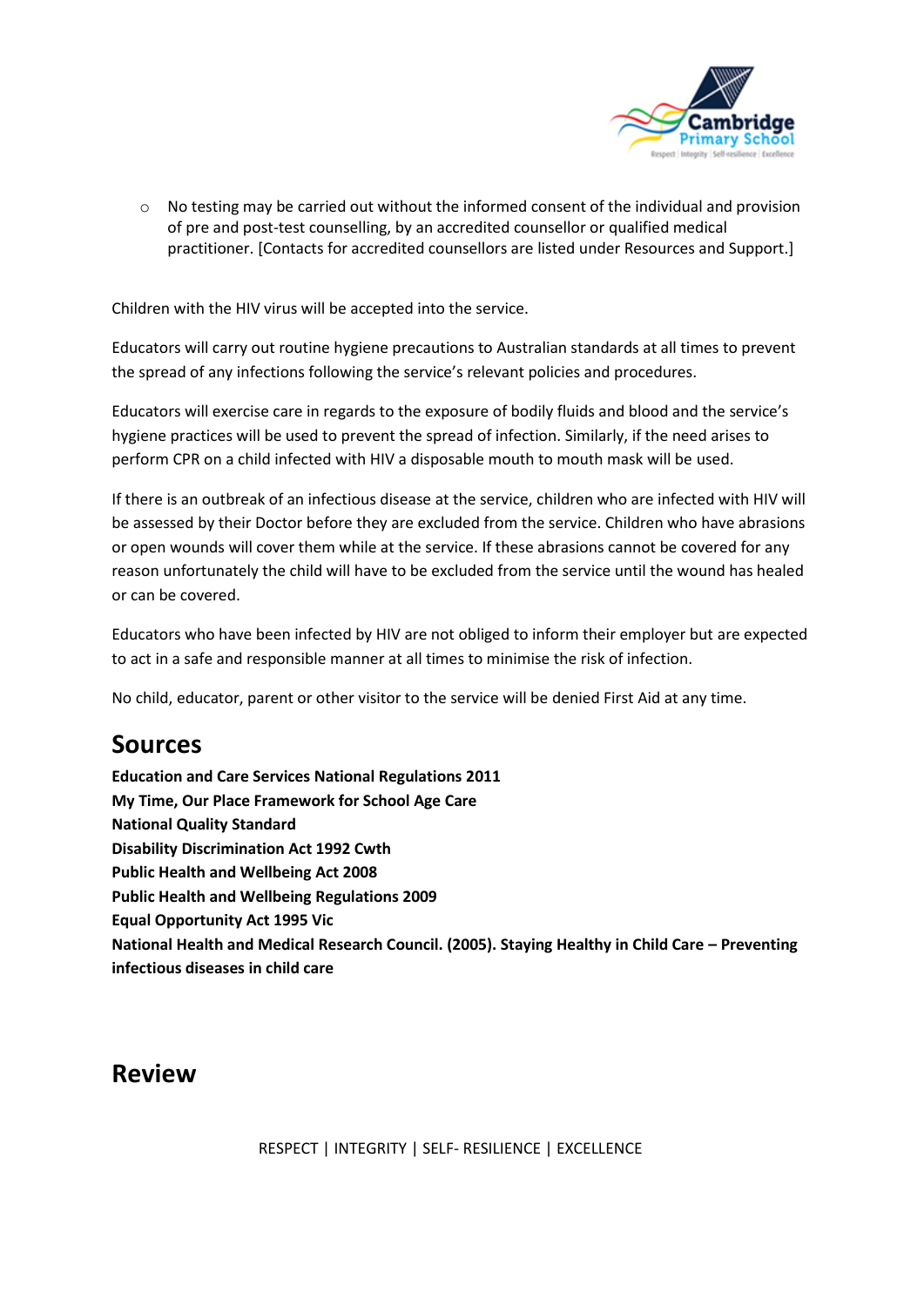

The policy will be reviewed annually by the Out of School Hours Care subcommittee of School Council.

| <b>Ratification Date</b> | <b>Review Date</b> | <b>Version Number</b> | Date Produced |
|--------------------------|--------------------|-----------------------|---------------|
| November 2019            | Year 2019          |                       | October 2015  |

### **Appendix 1: Step by Step Procedure for Infection Control Relating to Blood- Borne Viruses**

#### **Blood spills**

Equipment and procedures for managing blood spills and providing first aid for patients who are bleeding are detailed below:

*Anyone working with children, who may need to respond to an incident involving blood, needs to cover cuts, sores or abrasions they may have on their hands and arms with waterproof dressings, while at the service.*

## **Cleaning and removal of blood spills**

#### **Equipment**

Disposable gloves Disposable plastic bags Warm water and detergent Disposable towels

Bleach. Strength should be 10,000 parts per million, approximately to one quarter of a cup of household bleach to one cup of water. Ensure that bleach has not passed its use by date and that it is mixed fresh on each occasion.

#### **Procedure**

- Put on disposable gloves.
- Saturate disposable towel in bleach solution.
- Cover the spill with the towel.
- Leave the towel in place for 10 minutes.
- Place towel in disposable plastic bag.
- Wash area with warm water and detergent.
- Place gloves into disposable plastic bag.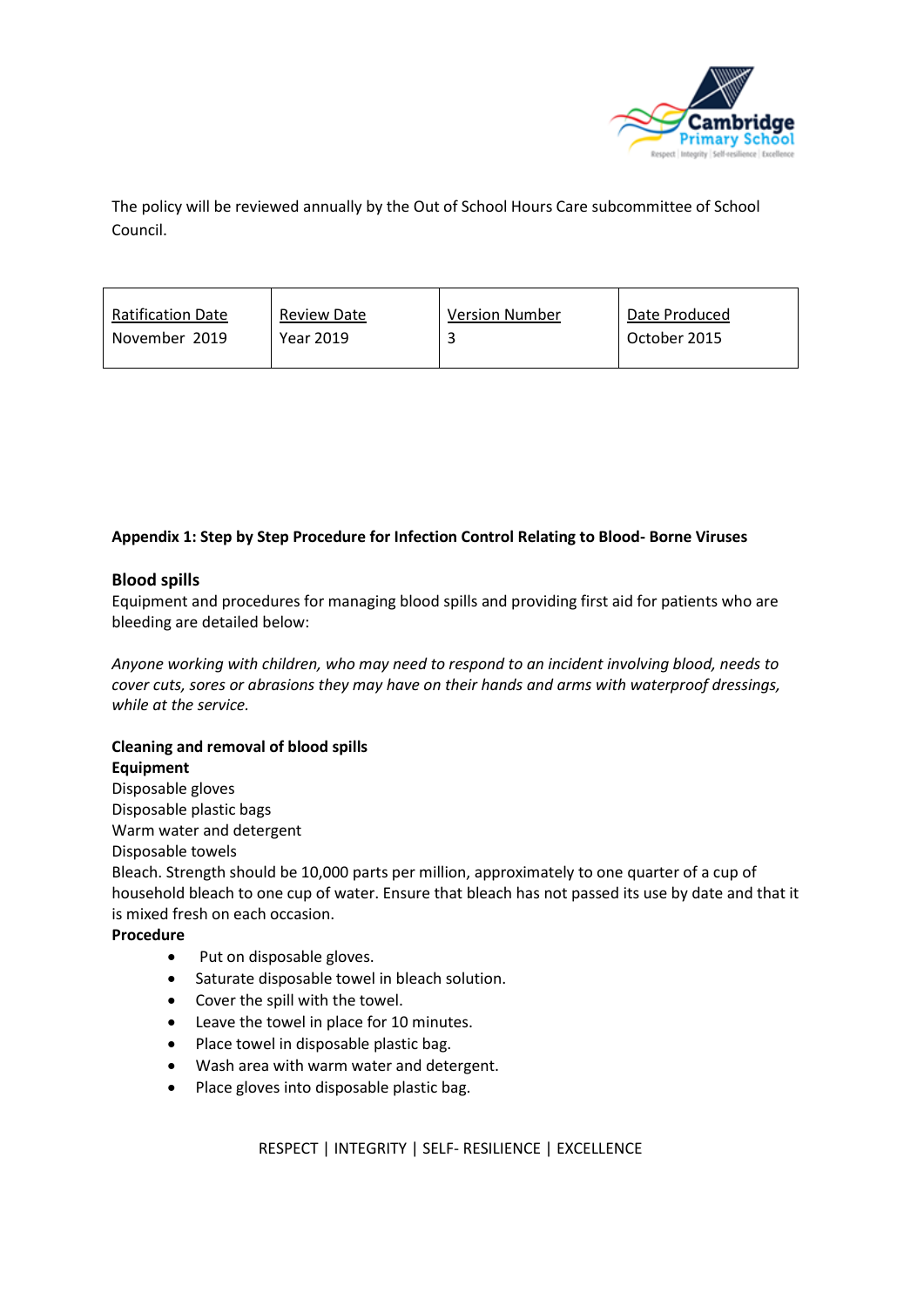

- Seal bag and dispose of it appropriately taking into consideration health and safety issues.
- Wash hands in warm soapy water.
- Soak any utensils used in bleach solution for 30 minutes, then wash in warm to hot soapy water and rinse.

*Care needs to be taken to ensure that children do not have access to the bleach saturated towel.*

## **Providing first aid for children who are bleeding Equipment** Antiseptic Disposable plastic bags Disposable gloves Waterproof dressings Disposable towels Warm water and detergent **Procedure**

- Adult treating child are to cover any uncovered cuts, sores or abrasions on arms and hands with waterproof dressings.
- Put on disposable gloves.
- Wash wound under warm running water and apply antiseptic to wound.
- Apply waterproof dressing to the wound if necessary.
- Remove gloves and place in disposable plastic bag, tie securely.
- Seal bag and dispose of it appropriately taking into consideration health and safety issues.
- Wash hands in warm soapy water.
- Contaminated clothing or linen should be removed and stored in leak-proof disposable plastic bags until they can be washed as follows using gloves:
	- o Rinse in cold water.
	- o Soak in 1:10 bleach solution (1 Part bleach 10 parts water) for 30 minutes, then rinse off bleach.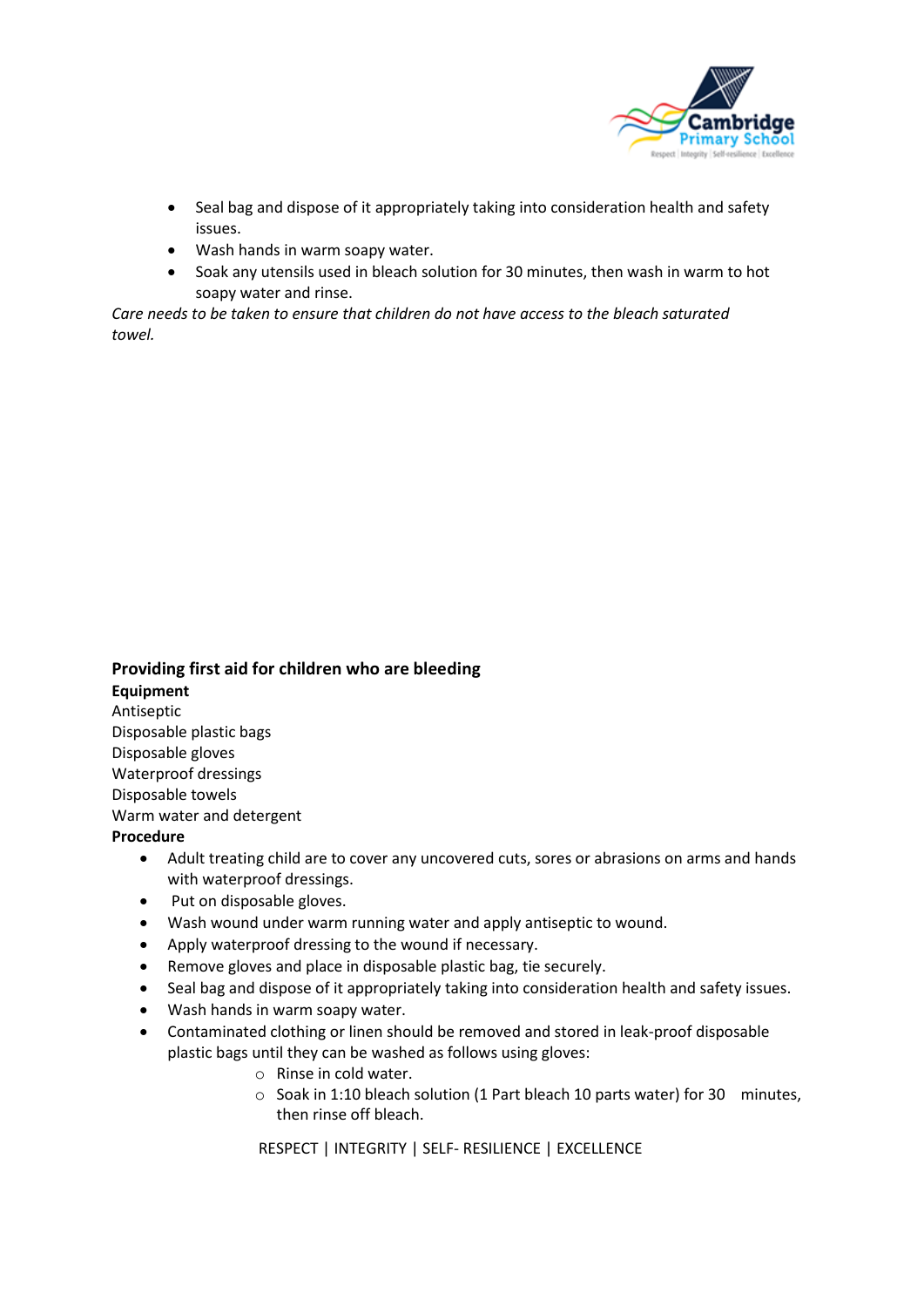

o After soaking, wash clothes and sick room linen separately from other laundry, at a high temperature on a long cycle.

### **Safe disposal of discarded needles/syringes**

Equipment and procedures for the safe disposal of discarded needles and syringes are detailed below:

### **Equipment**

Disposable gloves. Long handled tongs. Disposable plastic bags. 'Sharps' syringe disposal container or plastic container with a screw-top lid.

#### **Procedure:**

- Put on disposable gloves.
- Do not try to recap the needle.
- Place the disposal container on the ground next to the syringe.
- Pick up the syringe as far from the needle end as possible, using tongs if not easily accessible.
- Place the syringe, needle point down, in the disposal container and screw the lid back on firmly.
- Repeat this procedure to pick up all syringes and/or unattached needles.
- Remove gloves and place in disposable plastic bag.
- Seal and dispose of the plastic bag.
- If tongs are used, soak in bleach solution for 30 minutes, then wash in hot soapy water and
- rinse.
- Wash hands in warm, soapy water.

#### *Under no circumstances should work experience students or children be asked or encouraged to pick up needles/syringes.*

Syringe disposal containers or syringes must not be put in normal waste disposal bins. Syringe disposal containers may be disposed of by:

- Telephoning the Disposal Help Line on 1800 552355 for the location of the nearest needle exchange outlet or public disposal bin.
- Contacting the local hospital.
- Contacting the Risk Reduction Unit at the Department of Education & Trancing on 03 9637 4000.
- Contacting the environmental officer (health surveyor) at the local municipal/council offices; also for any further concerns about syringe disposal.

### **Needle stick injuries**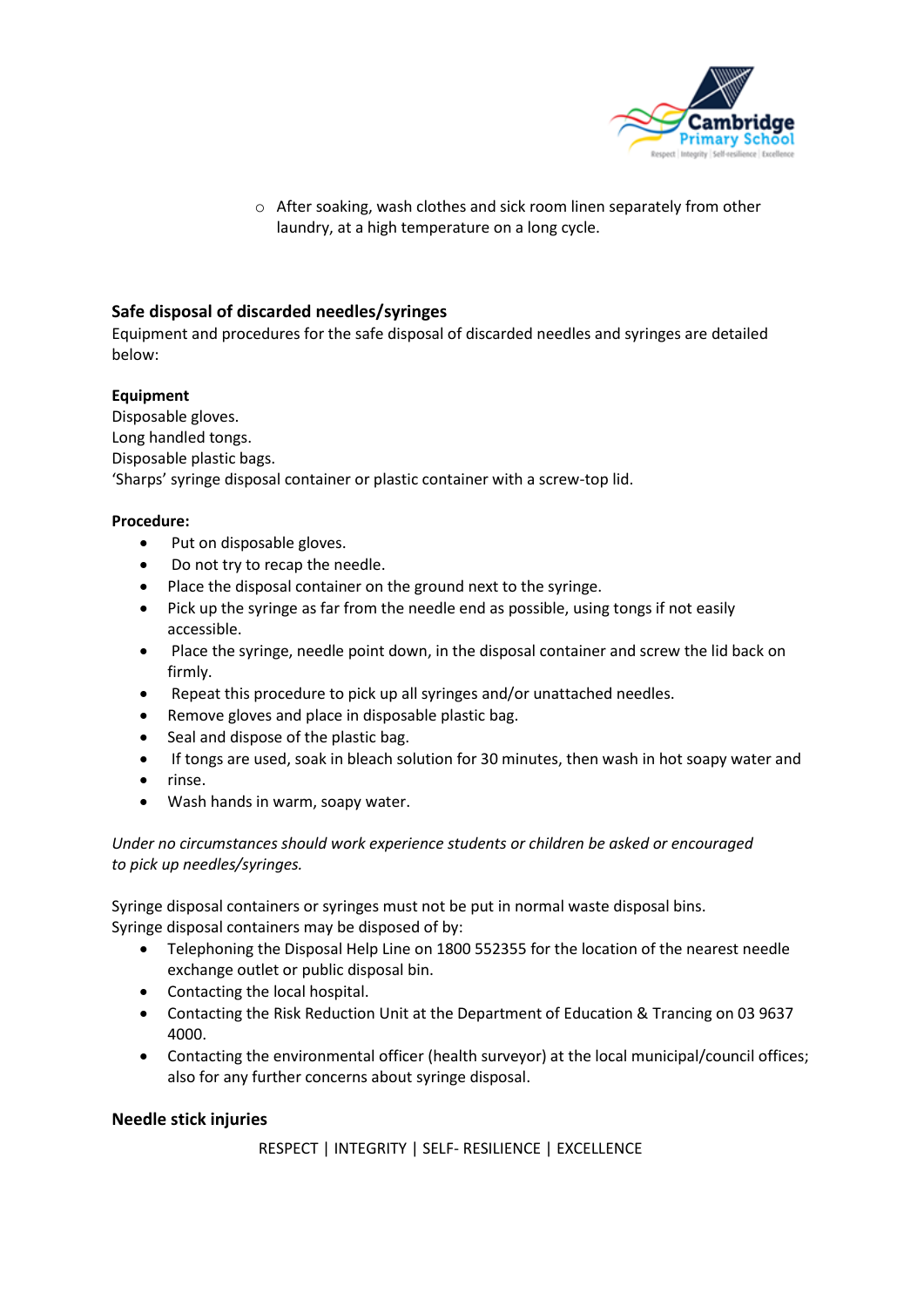

The following procedures should be observed in case of needle stick injury:

- Flush the affected part with running water and detergent.
- Wash in warm, soapy water.
- Dry area, apply antiseptic to the wound and cover with a waterproof dressing if necessary.
- Report the injury to the Nominated Supervisor/Provider.
- Record the injury on Edusafe
- See a doctor as soon as possible and report the circumstances of the injury.

This procedure is based on advice provided by the Department of Education, Employment and Training and the Department of Education & Training.

### **Appendix 2: Relevant Publications and Training Providers**

#### *Publications*

#### **Department of Human Services**

Health Protection Section **(03) 9637 4184**, GPO Box 1670N Melbourne 3000

- *AIDS Your Questions Answered*
- *Public Health – Hepatitis A*
- *Hepatitis B – the facts*
- *Hepatitis C – the facts*

#### **Youth Family and Community Services**

• DHS *Children's Services Licensing Operational Guide* (Chapter 4 Health and Welfare of Children)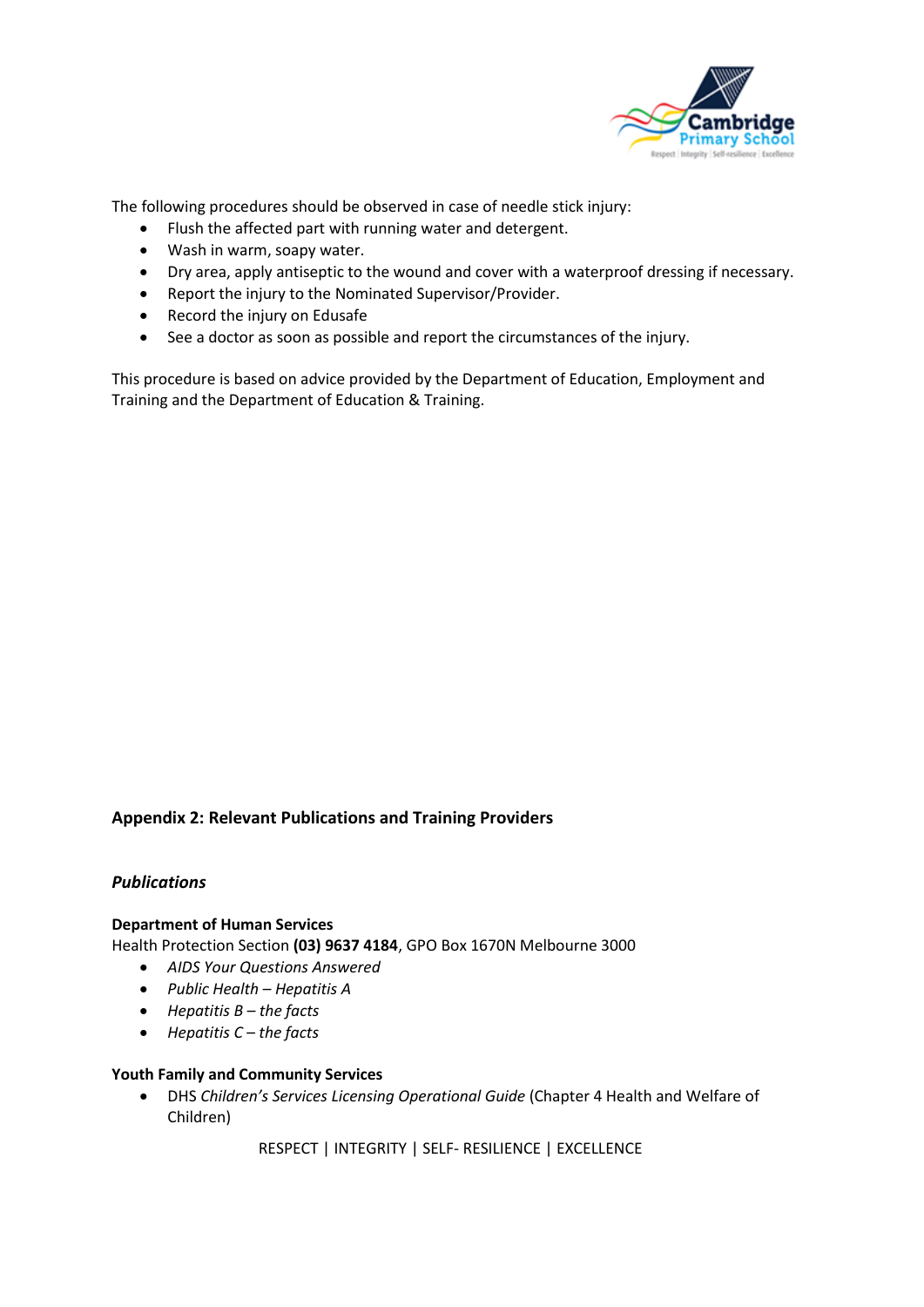

### **Government Info Shop (03) 9670 4224**

*(This is the Victorian outlet for AUSINFO)* 190 Queen Street Melbourne.

• *HIV & Hepatitis B in the Workplace*

#### **Information Victoria 1300 366356**

356 Collins Street Melbourne.

- *Health (General Amendment) Act 1988.*
- *Equal Opportunity Act 1995.*
- *Victorian Occupational Health and Safety Act 1985.*

#### **Equal Opportunity Commission Victoria (03) 9281 7111 1800 134142**

380 Lonsdale Street Melbourne.

- *HIV, AIDS & Hepatitis C Discrimination*
- *Discrimination against people living with HIV or AIDS*
- *Hepatitis C Discrimination.*

#### **Lady Gowrie Child Centre (03) 9347 6388**

36 Newry Street North Carlton 3054

- *Staying Healthy in Child Care*
- *HIV/AIDS and Child Care*
- *Managing the Risks in Children's Services.*

#### **Community Child Care Co Op Ltd (NSW) (02) 9557 5599**

Locked Bag 19 Newtown 2042

• *HIV/AIDS and Child Care*

#### **AECA -Victorian Branch (03) 9427 8474**

9-11 Stewart Street Richmond 3121

• *Guidelines for Prevention and Control of Infection in Child Care Settings*

#### *Training for Staff*

#### **Red Cross 1800 811 700**

171 City Road South Bank Professional Learning held across Victoria

- First Aid Course level 2
- Essential First Aid

#### **St John's Ambulance 13 1394**

98 York St. South Melbourne. (Headquarters) Professional Learning held across Victoria